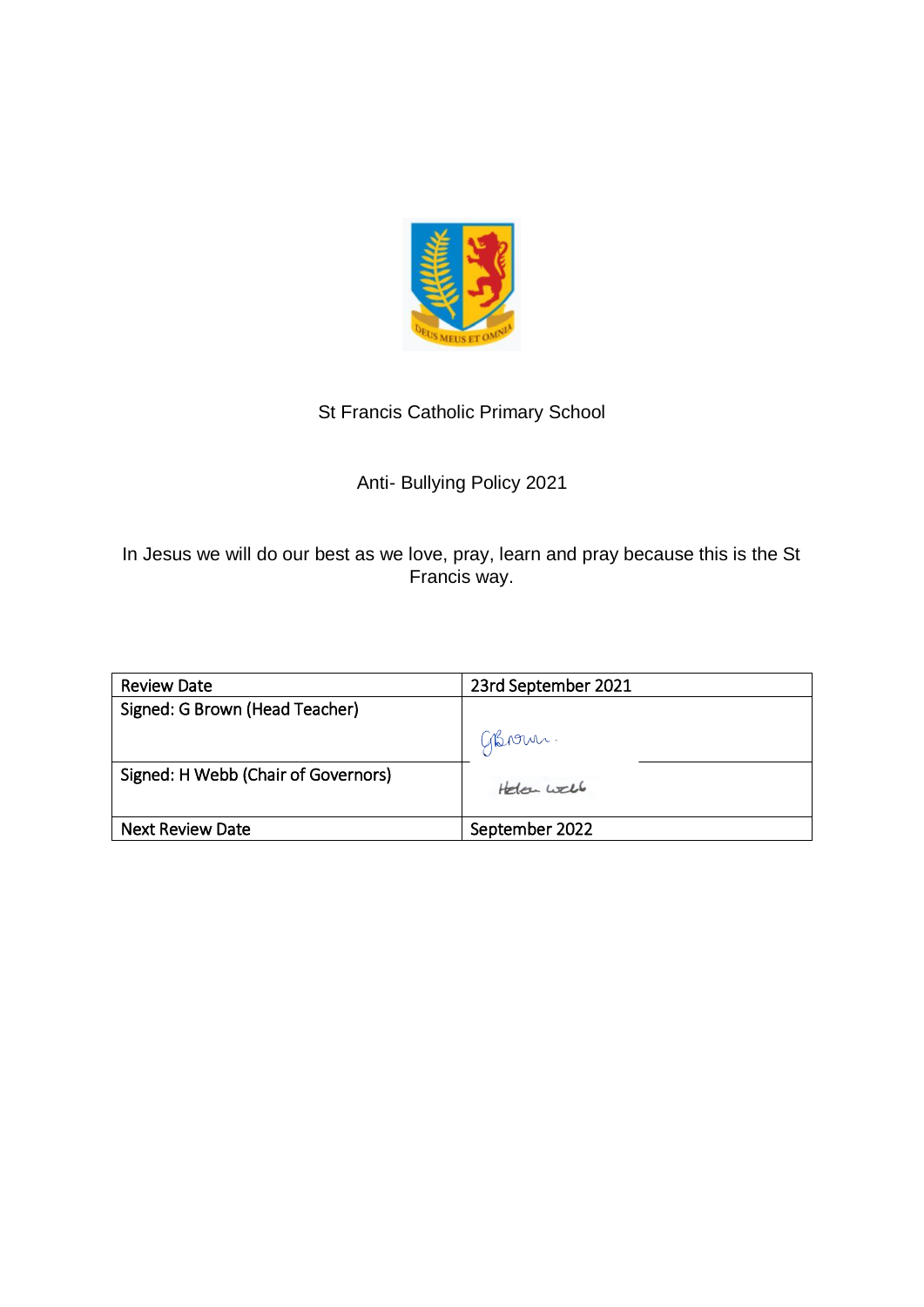St Francis Catholic Primary School recognises that all forms of bullying, especially if left unaddressed, can have a devastating effect on individuals; it can create a barrier to learning and have serious consequences for mental wellbeing. By effectively preventing and tackling bullying our school can help to create a safe and disciplined environment, where pupils are able to learn and fulfil their potential and for all members of the community to feel safe and secure in school.

# **Policy Aims**

• To define the schools aims, values and procedures in the event of bullying.

•To ensure that a positive and safe learning environment is developed and maintained in which bullying will not be tolerated.

•To promote inclusion, mutual respect, self-esteem and self-worth in order to meet the physical, emotional and mental health needs of all members of the school community.

• To clearly identify to children the avenues for reporting bullying.

• To clearly identify to all stakeholders in the school, definitions of bullying, how it may be reported, how it will be dealt with and where it is reported.

## **What is bullying?**

Bullying is behaviour by an individual or group, repeated over time, that intentionally hurts another individual or group either physically or emotionally. Children will have friendship fallouts which are dealt with sensitively in school, but this is not bullying. Bullying is several times on purpose STOP

## **Bullying behaviour:**

•We recognise that anyone can display bullying behaviour or a be target in a bullying episode and that bullying can take many forms.

•Bullying is classed as a serious behaviour because it is persistent and can have a very detrimental impact on the target.

Bullying can be related to:

•Race, religion or culture.

- •Sexual orientation or perceived orientation (homophobic/biphobic)
- •Gender identity or of a sexual or sexist nature (including transphobic)
- •Disability or SEN.
- Appearance or health.
- Family circumstances.
- Academic or sporting ability.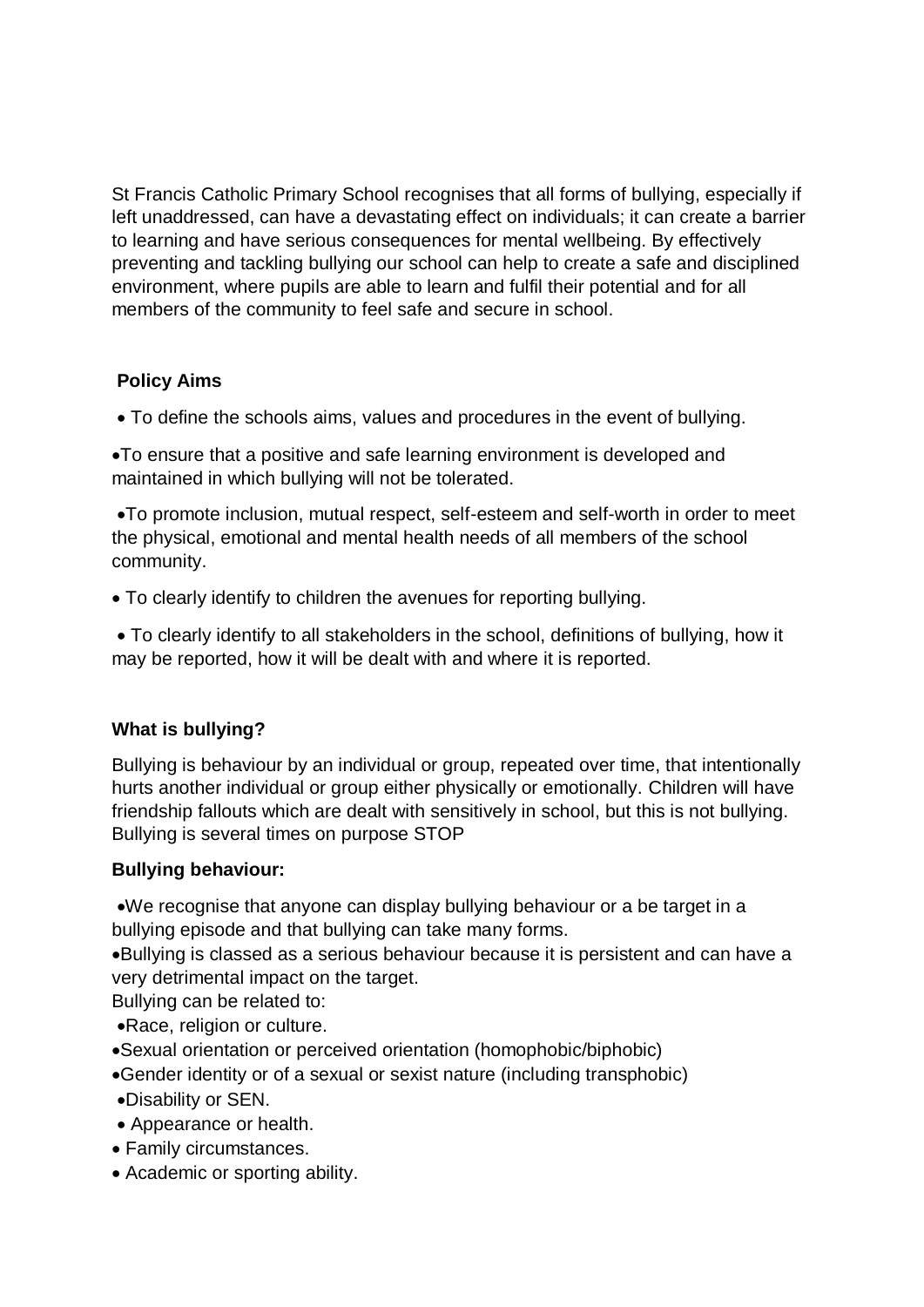### **Bullying can include:**

• Physical: hitting, kicking, stealing or hiding belongings, sexual assault

• Verbal or written: name calling, insulting, offensive remarks, taunting, mocking, threatening language, producing offensive graffiti.

•Indirect/emotional: spreading nasty stories, excluding from groups, forced joining of groups, graffiti, defacing property, displaying literature.

•Cyber-bullying: offensive or abusive text or email messages, sending offensive or degrading images by phone, email or via the internet. Bullying outside school:

•The Head teacher has the power to respond to bullying behaviour involving pupils whilst out of school; be it on a school trip, school activity or in the community. Conduct that threatens the health and safety of pupils, staff or members of the community will not be tolerated.

The Head Teacher will consider the evidence available and if the claim is proven will impose sanctions in line with the school's general behaviour policy. In serious cases where an offence may have been committed, the Head teacher may contact the local police.

**Signs** to look out for:

Staff:

- A change in the pattern of behaviour
- withdrawn, temper tantrums etc.
- Fall in quality of school work
- Fall in concentration
- Increased absences
- Wanting to stay with an adult or inside all break time

**Parents:** If you suspect your child is being bullied, talk to them and reassure them of your support. Alert the school. Things to look out for:

- Does not want to travel to and from school using their normal method
- Wants to be accompanied to school
- Increased absenteeism/ill health
- Damaged or missing property
- Changes to eating pattern
- Reduction in confidence
- Asks for extra money.
- Stealing
- Crying.
- Bed-wetting.
- Nightmares
- Bullies others in and around the family
- Withdrawn, doesn't want to talk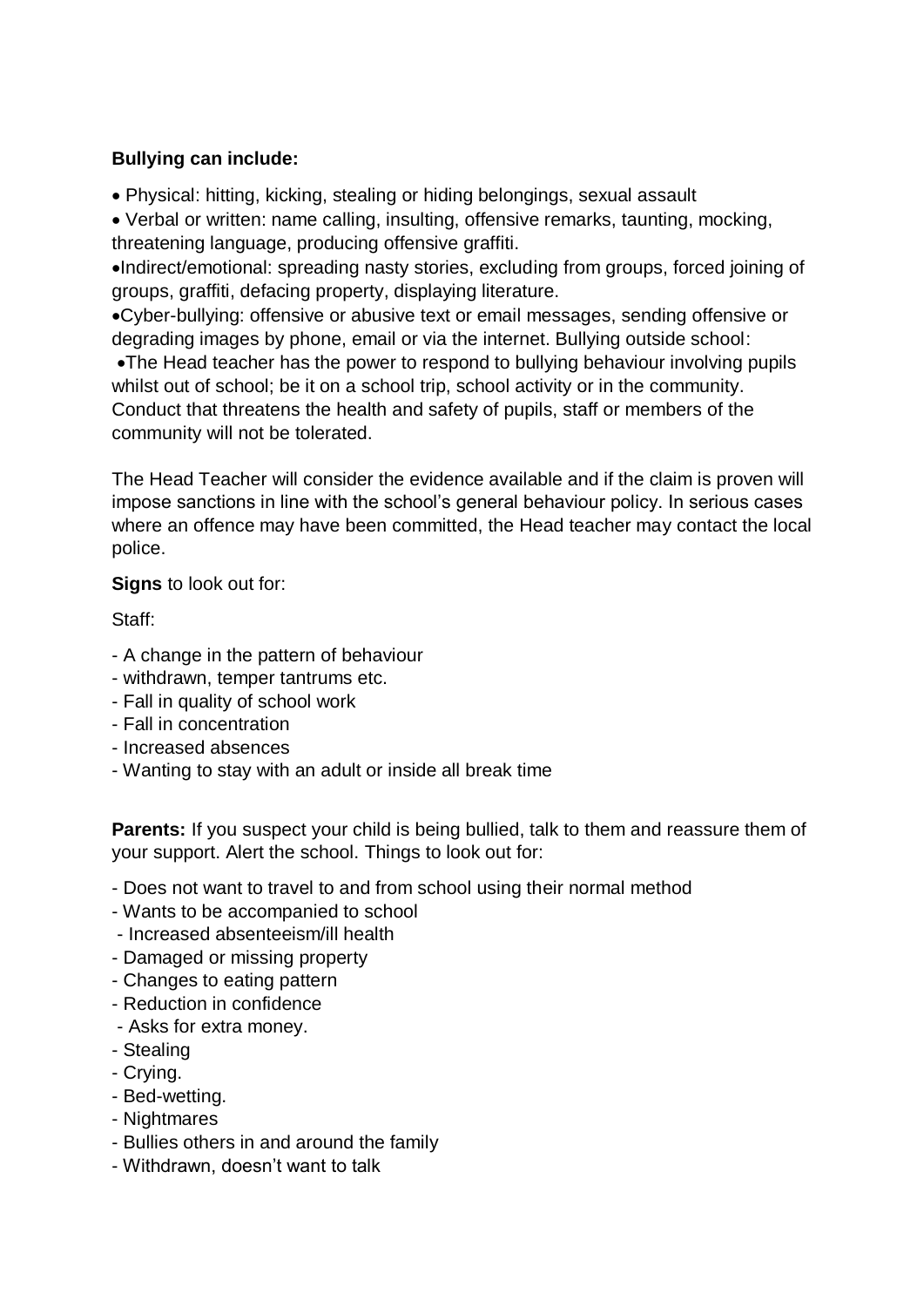#### **Reporting Bullying**

#### **Staff:**

- Watch out for the signs
- Listen carefully
- Record all incidents
- Put the school's procedures into operation

- Ensure that the bully and their parents are made aware of the unacceptable nature of their behaviour and consequences of any repetition

### **Parents:**

- Report any suspected incidents of bullying to a teacher/ support staff/ Head Teacher.

### **Our Community:**

• Monitors and reviews our anti-bullying policy and practice on a regular basis.

• Supports staff to promote positive relationships to help prevent bullying.

• Recognises that some members of our community may be more vulnerable to bullying and its impact than others; this may include children with SEND. Being aware of this will help us to develop effective strategies to prevent bullying from happening and provide appropriate support, if required.

• Will intervene by identifying and tackling bullying behaviour appropriately and promptly.

• Ensures our pupils are aware that bullying concerns will be dealt with sensitively and effectively; that everyone should feel safe to learn and abide by the anti-bullying policy.

• Requires all members of the community to work with the school to uphold the antibullying policy.

• Recognises the potential impact of bullying on the wider family of those affected so will work in partnership with parents/carers regarding all reported bullying concerns and will seek to keep them informed at all stages.

• Will deal promptly with grievances regarding the school response to bullying in line with our complaints policy

• Utilises support from the CMAT and other relevant organisations when appropriate.

Responding to bullying: The following steps may be taken when dealing with all incidents of bullying reported to the school: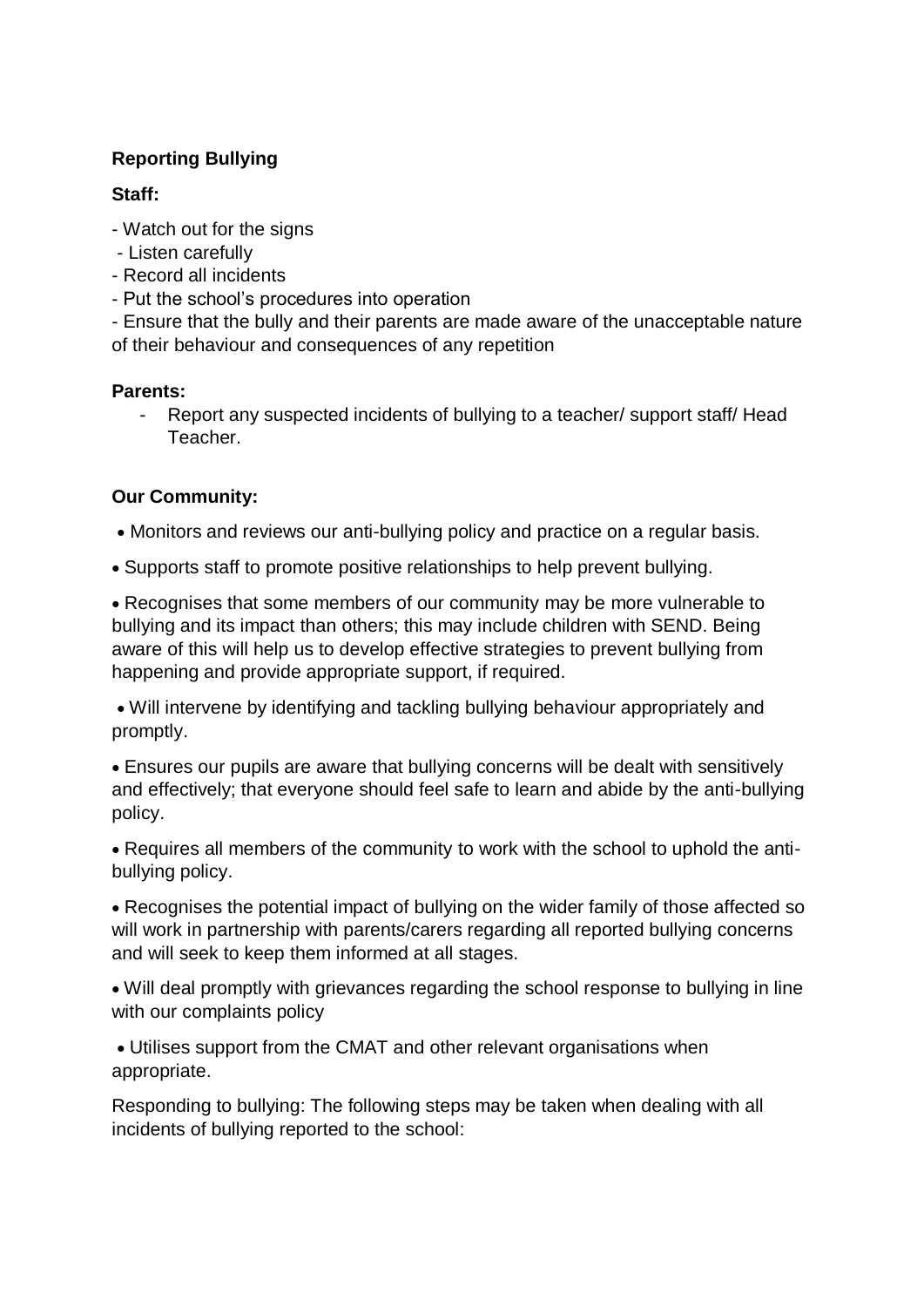• If bullying is suspected or reported, the incident will be dealt with immediately by the member of staff who has been approached or witnessed the concern. The incident will reported on CPOMS under 'bullying'

• The school will provide appropriate support for the person being bullied–making sure they are not at risk of immediate harm and will involve them in any decisionmaking, as appropriate.

• The Headteacher/Designated Safeguarding Lead (DSL) or another member of leadership staff will interview all parties involved.

• The DSL will be informed of all bullying issues where there are safeguarding concerns.

• The school will speak with and inform other staff members, where appropriate.

• The school will ensure parents/carers are kept informed about the concern and action taken, as appropriate and in line with child protection and confidentially policies.

• Sanctions, as identified within the school behaviour policy, and support will be implemented in consultation with all parties concerned.

• If necessary, other agencies may be consulted or involved, such as the police if a criminal offence has been committed, or other local services including early help or children's social care, if a child is felt to be at risk of significant harm.

• Where the bullying of or by pupils takes place off school site or outside of normal school hours (including cyberbullying), the school will ensure that the concern is fully investigated

• If required, the DSL will collaborate with other schools.

• Appropriate action will be taken, including providing support and implementing sanctions in school in accordance with this policy and the school's behaviour policy.

Recording of incidents

• A clear and precise account of bullying incidents will be recorded by the school in accordance with existing procedures. This will include recording appropriate details regarding decisions and action taken. All recording will be done in CPOMS.

#### **Prevention**

As a caring Catholic community we will:

• Create and support an inclusive environment which promotes a culture of respect, consideration and care for others, which will be upheld by all

• Use Religious Education, Personal Social and Health Education and Relationships and Sex Education sessions to discuss differences between people that could motivate bullying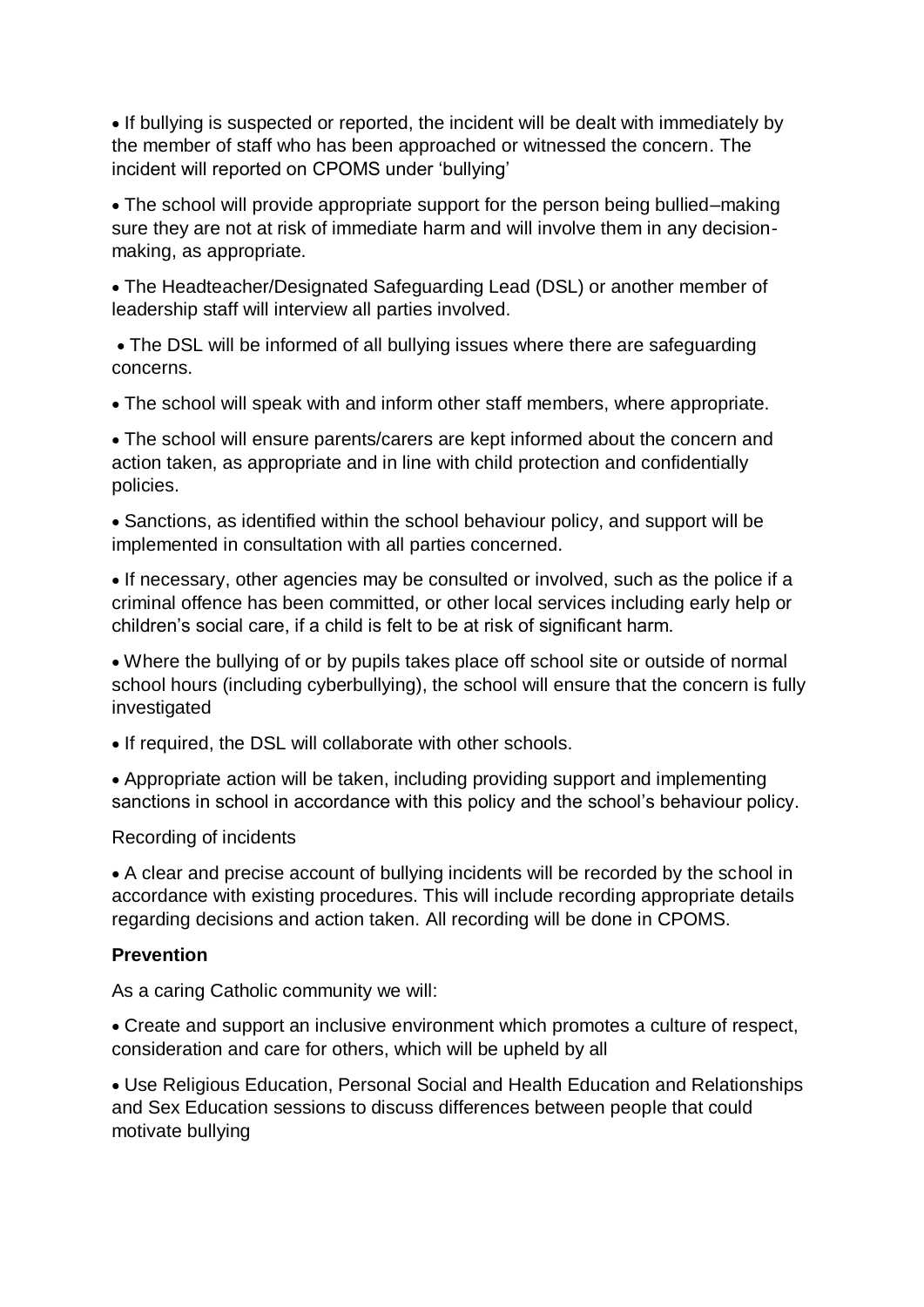• Challenge practice and language (including 'banter') which does not uphold the school values of tolerance, non-discrimination and respect towards others

• Educate the children about how to use technology, especially mobile phones and social media, positively and responsibly

- Celebrate success and achievements to promote and build a positive school ethos
- We will endeavour to provide an interesting/stimulating environment

### **Training**

The school community will:

• Train all staff, including: teaching staff, support staff (e.g. administration staff, lunchtime support staff and site support staff) and pastoral staff, to identify all forms of bullying and take appropriate action, following the school's policy and procedures, including recording and reporting incidents.

• Consider a range of opportunities and approaches for addressing bullying throughout the curriculum and other activities, such as: through displays, assemblies, peer support, House Families, etc.

• Collaborate with other local educational settings as appropriate, and during key times of the year, for example during transition

• Ensure anti-bullying has a high profile throughout the year, reinforced through key opportunities such as anti-bullying week

• Provide systematic opportunities to develop pupils' social and emotional skills, including building their resilience and self-esteem- this will include our work on Character strengths and Catholic Virtues

#### **Involvement of pupils**

• We will: Involve pupils in policy writing and decision making, to ensure that they understand the school's approach and are clear about the part they play in preventing bullying

• Regularly canvas children and young people's views on the extent and nature of bullying.

• Ensure that all pupils know how to express worries and anxieties about bullying.

• Ensure that all pupils are aware of the range of sanctions which may be applied against those engaging in bullying.

• Involve pupils in anti-bullying campaigns in schools and embedded messages in the wider school curriculum.

• Utilise pupil voice in providing pupil led education and support